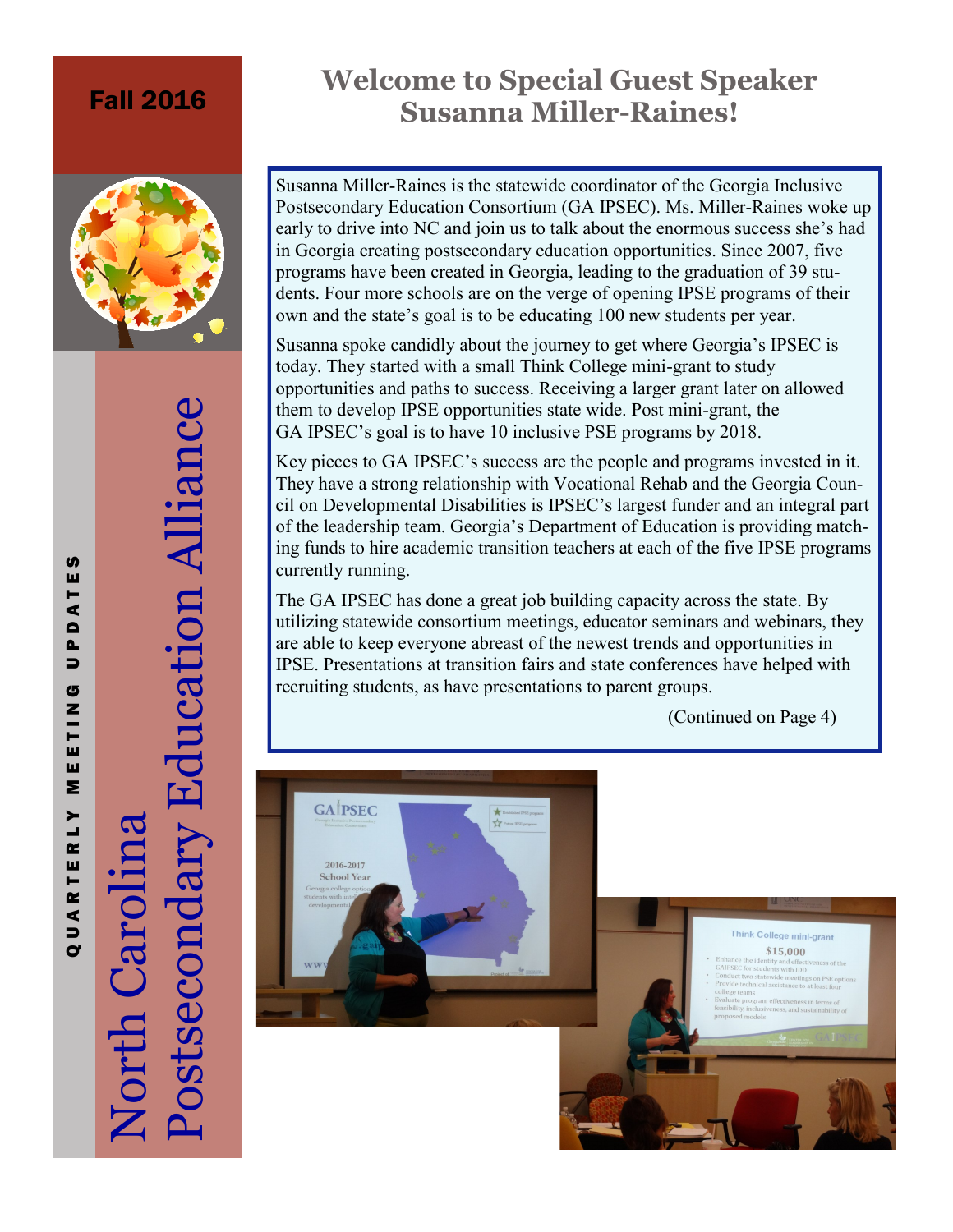## **Member Updates**

The NC Division of Career Development and Transition's **Freda Lee** announced that DCDT will be meeting for their first state wide fall meeting Sept. 30. Many speakers will be in attendance and it will be a great opportunity to share new PSE projects and network. An Employer Award will go to those doing outstanding work hiring those with IDD and a Lighthouse Award will be given to an individual doing outstanding work with those with IDD. Frieda announced that the DCDT has made mini grants available for each region of the state to assist with providing transition services to those with special needs. **ncdcdt.org**

**Duncan Munn** participates with Beyond Academics (BA) consulting on Systems and Capacity Building; he announced that the development committee plans to set up an endowment for scholarships for students through the BA UNCG partnership. There will be a kick-off event in March to raise money and celebrate the ten year anniversary of the UNCG Beyond Academics program.

**Terri Shelton** announced that new leadership for daily operations of UNCG Beyond Academics (BA) goes to Lalenja Harrington, who has been chief architect of the curricular structure. Lalenja is finishing her PhD in Educational Leadership and Cultural Foundations and has been a force in the ever deepening inclusion focus of the program. She has been with BA since the beginning and brings cross-cutting, evidence-based practice in universal design. Lisa Pluff will direct administrative operations, which includes admissions, family education/coordination, and quality improvement. BA currently serves 66 students.



**Monica Isbell** reports that Career College at Alamance CC has 26 students this year. They are developing a fourth pathway—Animal Care—and plan to move to a two-year format in 2017-2018.



**Steve Strom**, with the NC Council on Developmental Disabilities, (NCCDD) announced that a five-year, five-step plan was unveiled at their last quarterly Council meeting. Current initiatives will address community living, financial asset development, and advocacy development. Project SEARCH has been funded to expand into next year to include paid internships. Steve reports that the NCCDD is partnering with Western Carolina University to expand the grant The Road to Learning and Earning **rtle.org** as this project has been successful. NCCDD will launch a new initiative around supported living. They are also discussing Medicaid waiver services to give more opportunities for people to live where they want.

**Donna Yerby** spoke about new developments with the UNC system. She shared that a team at UNC-Pembroke would like to launch a program and that the PSEA will continue to collaborate with them as they plan. UNC-Pembroke is also in collaboration with Robeson Community College as they start a new Project SEARCH.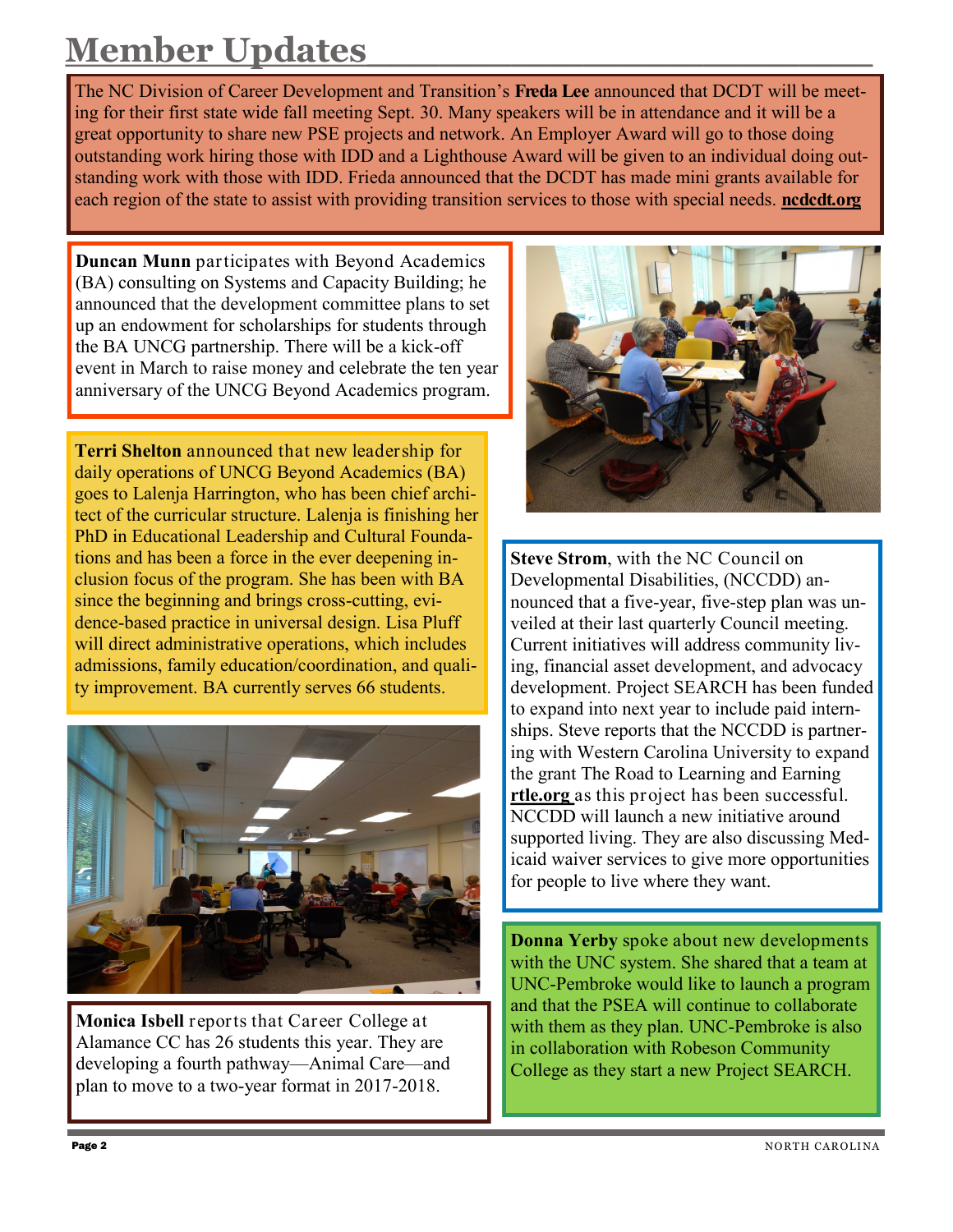# **Member Updates Continued...**

**Adela Van Name** reported about the Project Achieve for Transitioning High School Students (PATHSS) program, a high school program geared towards system level students. The goal is to gain employment by using UNC and the community as a classroom and working with Carrboro and Chapel Hill schools. There is a point made to connect students to work they feel passionate about and to help them find new interests. Their two-year pilot program recently ended with two graduates. This year, there are six students, two of them part time. They are continually being asked how to allow PATHSS access to as many students as possible, as others could benefit from this college-campus experience.

**Kenneth Kelty,** former LEND trainee in advocacy spoke at an Employment First event and was also mentioned in an article abou**t** LEND trainees. Kenneth is a graduate of Western Carolina University's University Participant program.

**Allison Zoller** with Persever8 teamed up with Power of the Dream to put together a group called Triangle Inclusive Employment, with the goal of getting a foot into the door of different businesses to support employing individuals on the Autism Spectrum. Persever8 provides work force readiness for young adults with Autism.



**Trudie Hughes** with NC Community College System announced that with the implementation of the Workforce Innovation and Opportunity Act there has been a steady gain of programs that implement work-based models for those with IDD. More community colleges are involved and implementing different plans to meet the needs of those with IDD. The goal is to include all 58 campuses.

First year Leadership Education in Neurodevelopmental Disabilities (LEND) trainee in self-advocacy **Remington Brown** is a recent graduate of the UNCG Integrative Community Studies Program. He lives for social justice and finds power in being a LEND trainee. Remington is also a talented musician.

**Robyn Dorton** announced an upcoming First in Families (FiF) event. This month FiF celebrates Sibling of the Month. FIF partnered with national Sibling Leadership Network to form a North Carolina Chapter.

Former LEND trainee and LEND fellow **McCafferty** announced that she was recruited for a newly created position at the CIDD: Advocacy Liaison. The UNC LEND program is one of the first in the country to create this position.

Cape Fear CC's **Kathy Martinez** announced that CFCC just kicked off their AB Essentials Program. It includes a Hospitality and Tourism Certificate Program to help students find employment. A Health Science Certificate Program will be introduced next. There are currently eight students enrolled in this incredible program, and two who are working at Bow's Coffee were recently featured on the Rachel Ray Show!



**Deb Zuver** presented the very exciting news that, after years of planning and hoping, they now have seed money to plan starting a PSE program at UNC Chapel Hill. This gift will allow for a year of planning and study. Much is already in place, due to the hard work of a PSEA subcommittee. The PATHSS secondary program on UNC-Chapel Hill campus and other PSEs across the state offer models and laid the ground work for what may be possible, shifting perspective and values in the area.